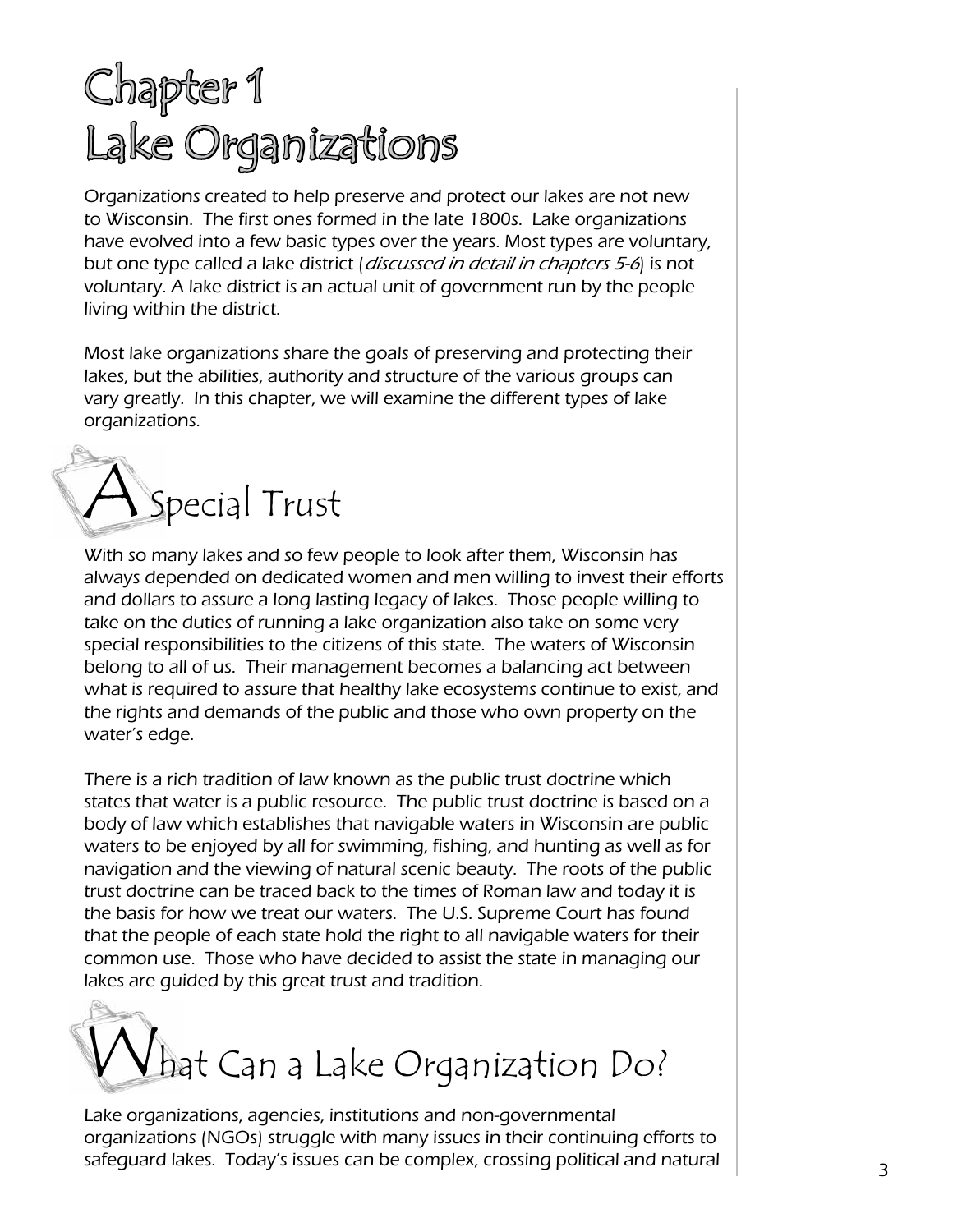boundaries, requiring action and participation from individuals with a wide range of skills, and becoming increasingly demanding of time and financial resources. Increasingly complicated concerns require the involvement of those affected as well as the organizations and agencies appointed to deal with the issues. A lake organization can play a vital role in defining the future of your lake.

#### General activities for lake organizations:

- Develop a lake newsletter to keep members informed on local and state lake news
- Develop a website and an email list to keep members informed
- Hold meetings
- Identify people to speak for the group on common issues
- Form committees to research issues that may impact the lake and report on them to the group
- Survey the membership on their lake concerns and their lake use requirements
- Design educational programs for members and youth as well as those in the community that impact the lake and have an interest in the lake
- Help the membership deal with individual concerns
- Become an observer of the lake by joining the Citizen Lake Monitoring Network. (Equipment is free and instruction is available. Details can be found online at [www.dnr.state.wi.us/org/water/](www.dnr.state.wi.us/org/water/fhp/lakes/selfhelp/) [fhp/lakes](www.dnr.state.wi.us/org/water/fhp/lakes/selfhelp/) or by contacting the Lake Monitoring coordinator at UW-Extension Lakes, 715-346-2116)
- Monitor your boat landing for invasive species by becoming a *Clean* Boats, Clean Waters volunteer (www.uwsp.edu/cnr/uwexlakes)
- Apply for a lake management planning grant. State matching grants are available to qualified lake associations to pay up to 75% of the cost (see Qualified Lake Associations, page 8)
- Apply for state shoreland restoration and aquatic invasive species (AIS) grants
- Obtain a lake protection grant to purchase environmentally-sensitive areas such as wetlands. State matching grants are available to qualified lake associations and lake districts to pay up to 75% of the cost of implementing a lake protection project, including purchasing land or easements
- Communicate concerns to town and county officials and work with the local government whenever possible
- Get involved in lake issues on a state and national level. Join the Wisconsin Association of Lakes (WAL) at 1-800-542-LAKE(5253) or [www.wisconsinlakes.org.](http://www.wisconsinlakes.org/) The North American Lake Management Society (NALMS) at 608-233-2836 or [www.nalms.org](http://www.nalms.org) provides opportunities for citizens and scientists to work together to promote environmentally-sound policies and practices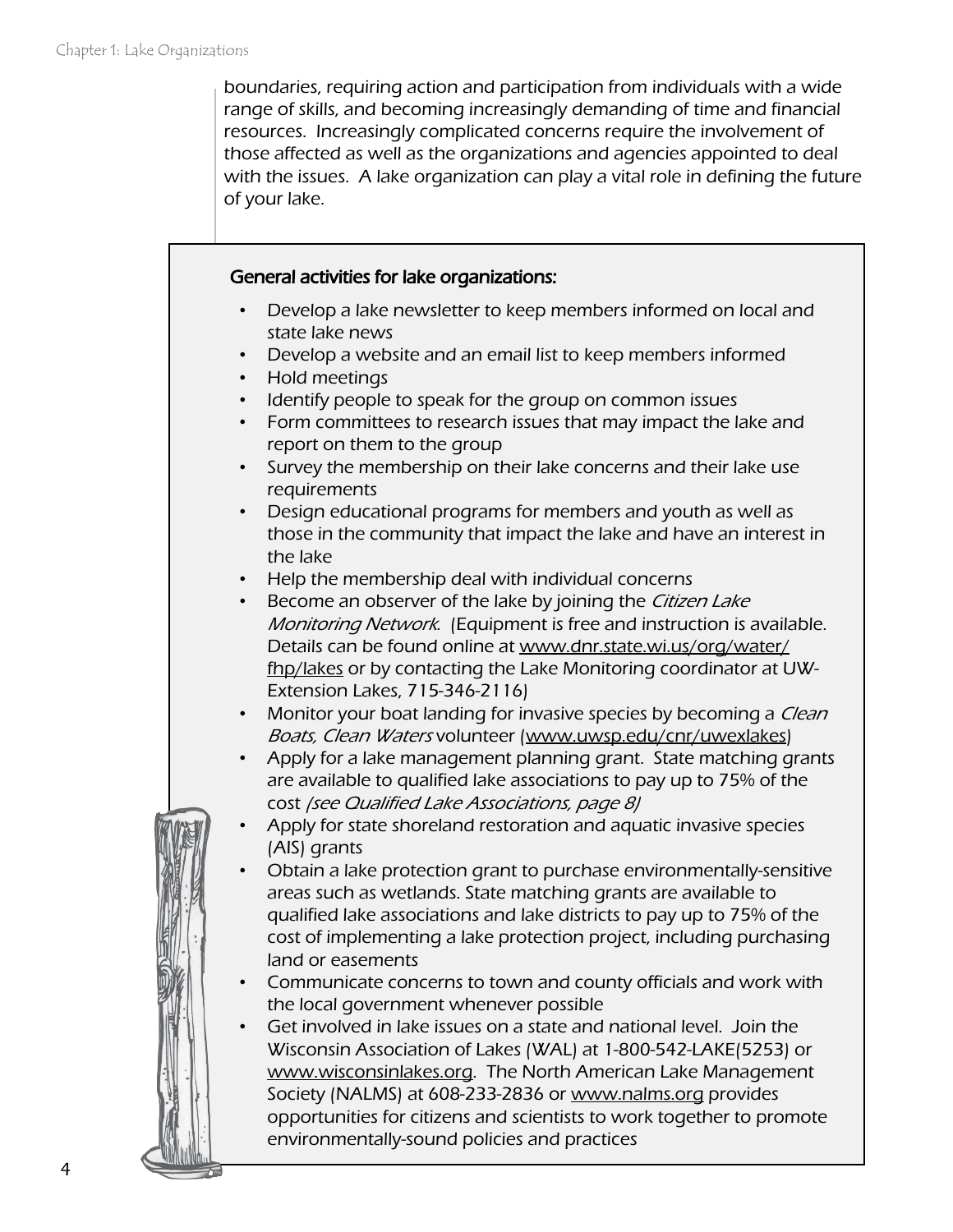#### Lake management activities for lake organizations:

- Develop a lake management plan
- Develop an aquatic plant management plan
- Develop a water recreation plan
- Contract for aquatic plant removal
- Buy and operate an aquatic plant harvester
- Improve fish habitat (with a permit from WDNR)
- Stock fish (with a permit from WDNR)
- Install and operate an aerator (with a permit from WDNR)
- Own and operate dams (with a permit from WDNR)
- Maintain lake access

# Lake Associations

There are a number of types of voluntary organizations that get involved in the management and stewardship of our lakes. The oldest lake management organizations in Wisconsin are voluntary associations made up of private citizens. These voluntary groups are the most numerous lake management organizations in Wisconsin, with nearly 480 known to exist in the state. Their diversity is remarkable. Some are very informal neighborhood associations with minimal formal leadership. Others are chartered as nonstock (nonprofit) corporations and recognized by the State of Wisconsin as qualified lake associations. Lake associations can have opinions on what is done on the lake or on the land around the lake, but they have no regulatory power over any lake or land use activities.

### Unincorporated Lake Associations

Associations can be formed for any lawful purpose. Informal lake associations are probably among the earliest forms of environmental conservation organizations in the state. Some lake associations are formed as a mechanism for lakefront property owners to get acquainted. In time, these social interactions can lead to discussion of common interests and issues such as water quality, which can lead to programs and projects to protect or maintain lake quality.

These voluntary lake associations can structure their affairs as they choose. There really are no special rules governing their structure or operation. Some, but not all, adopt a charter including a statement of the organization's name, its purposes, and an outline of the governing structure. Some also adopt bylaws (see Appendix A for model bylaws) or rules of procedure to govern

Lake associations can have opinions on what is done on the lake or on the land around the lake, but they have no regulatory power over any lake or land use activities.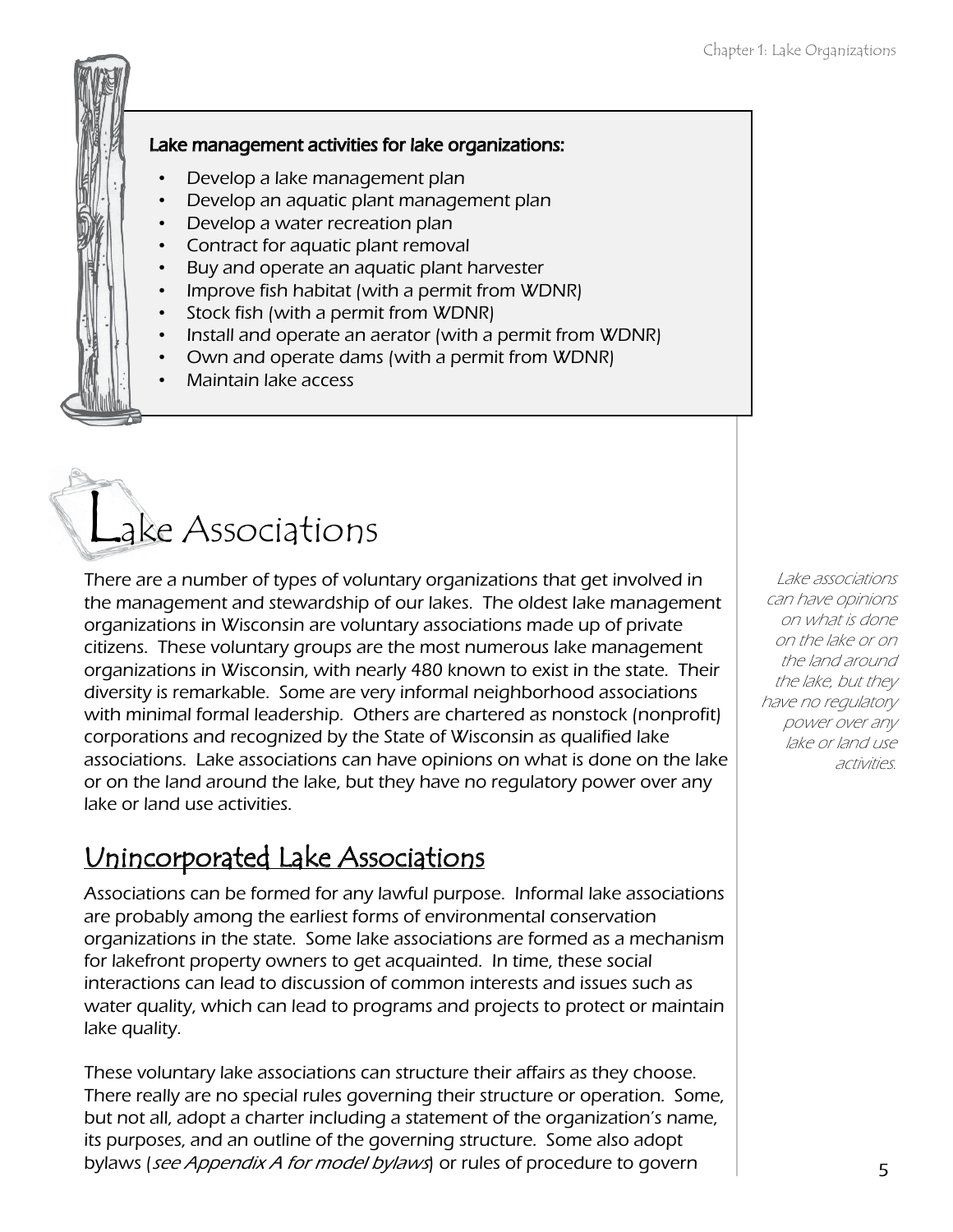their operations (such as Robert's Rules of Order, see [www.robertsrules.](http://www.robertsrules.com/) [com](http://www.robertsrules.com/)), set membership dues and provide for an election of a board of directors. Subject to the availability of financial resources, there are many lake management activities that may be undertaken by these associations, some are done alone and others in cooperation with local units of government.

Liabilities: Although they are easy to form, unincorporated associations have some significant disadvantages. One disadvantage involves exposure to risk from actions of the association. For most purposes, unincorporated associations are treated as partnerships, potentially exposing their members, directors and officers to liability in the event of damages resulting from activities of the association that cause injury or loss. Another disadvantage is the exposure of their members, directors and officers to financial and tax liabilities.

For these reasons, many lake associations incorporate under Chapter 181 of the Wisconsin Statutes, the Wisconsin nonstock corporation law. Incorporating is easy to do and not very expensive. A fee of \$35 is required with submission of the "articles of incorporation form" (see Appendix B for a copy of the form). Incorporation creates a "separate entity" and drastically reduces the exposure to liability for members, directors, officers and volunteers. In the event of a lawsuit, typically only the assets of the corporation are at risk.

#### Unincorporated Lake Associations

#### Abilities:

- Require dues/raise funds
- Borrow money (loans will need to be secured by assets)
- Make contracts
- Acquire and sell property
- Sue and be sued
- Have educational programs
- Communicate with units of government & others
- Conduct lake management activities such as:
	- Monitor water quality
	- $\blacksquare$  Inventory/monitor aquatic plants
	- Manage invasive/nuisance aquatic plants
	- Purchase lands to protect sensitive areas
	- Restore wetlands
	- Develop erosion control programs
	- Develop long-range lake management plans

Wis. Stat. § 181.0612 Wis. Stat. § 181.0855 Wis. Stat. § 181.0670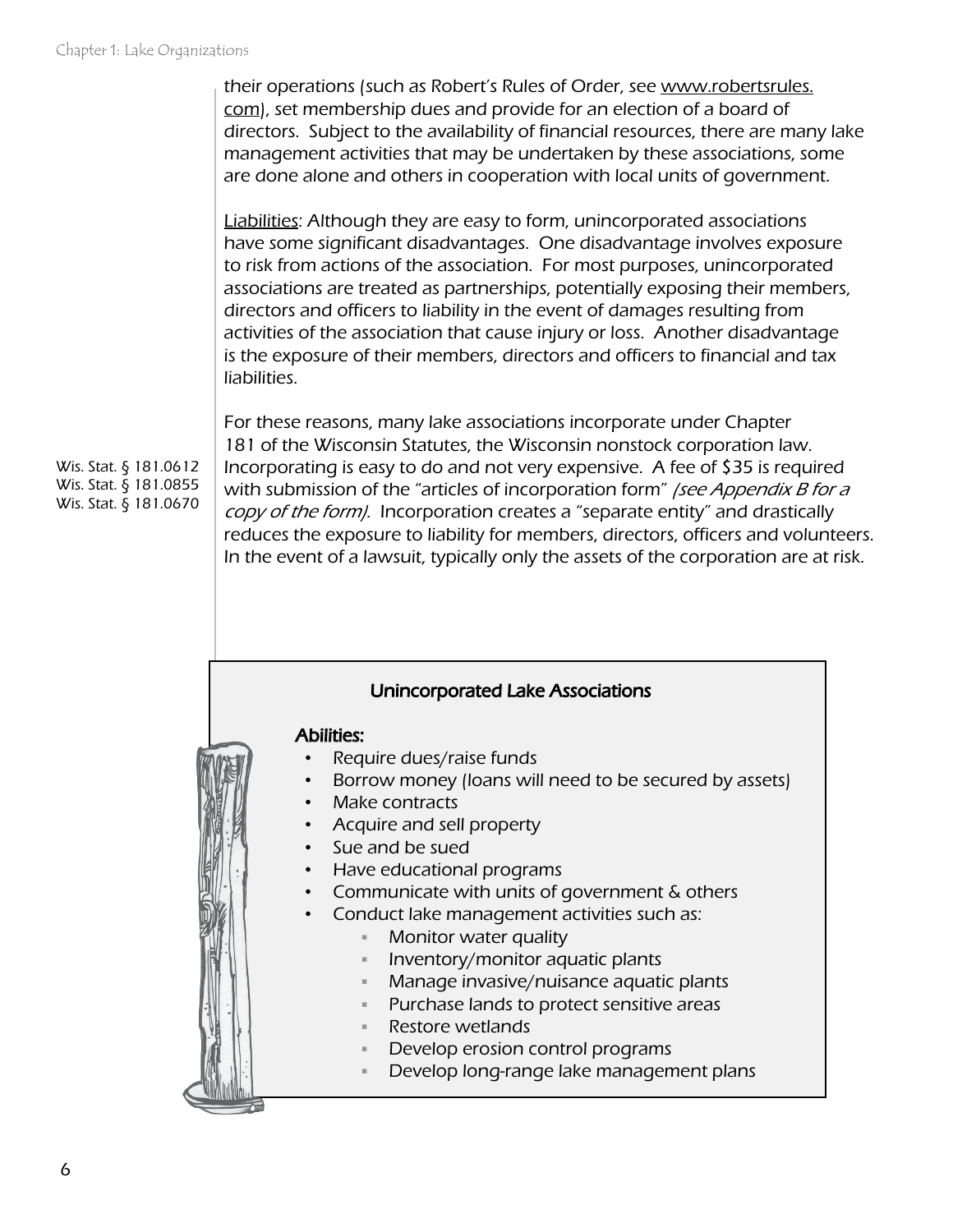## Incorporated Lake Associations

Incorporation of a nonstock (or nonprofit) corporation is accomplished by filing "articles of incorporation." The articles set forth the name of the corporation, its purposes, membership provisions (if any), the office address of the corporation and its registered agent, and the names and addresses of the initial board of directors. In addition, the articles may limit the period of the corporation's existence and describe rights and classes of members or directors.

Benefits: Nonstock corporation status provides many benefits to a lake association. Some of the most important of these relate to the personal liability of the members and officers of the corporation. Incorporating as a nonstock corporation creates a "separate entity" and drastically reduces the exposure to liability for volunteers, directors, officers and members. In the event of a lawsuit, typically only the assets of the corporation are at risk.

Under Wisconsin law, volunteers of nonstock corporations (excluding employees) are "immune" from damages that may arise from their actions as a volunteer, although there are exceptions from this protection in the case of criminal acts, willful misconduct and other wrongdoing. The liability of nonprofit corporation directors and officers is similarly limited (subject to certain exceptions). Wisconsin law also limits the liability of nonstock corporations that own property used for recreational purposes.

#### Incorporated Lake Associations

#### Abilities:

- Require dues/raise funds
- Borrow money (loans will need to be secured by assets)
- Make contracts
- Acquire and sell property
- Sue and be sued
- Have educational programs
- Communicate with units of government & others
- Conduct lake management activities such as:
	- **Monitor water quality**
	- Inventory/monitor aquatic plants
	- Manage invasive/nuisance aquatic plants
	- Purchase lands to protect sensitive areas
	- Restore wetlands
	- Develop erosion control programs
	- Develop long-range lake management plans

| Wis. Stat. § 181.0120 |  |
|-----------------------|--|
| Wis. Stat. § 181.0501 |  |
| Wis. Stat. § 181.0601 |  |

Wis. Stat. § 181.0670 Wis. Stat. § 181.0855 Wis. Stat. § 181.0612

Wis. Stat. § 181.0670

Wis. Stat. § 181.0855 Wis. Stat. § 181.0833 Wis. Stat. § 181 0872 Wis. Stat. § 181.0873

Wis. Stat. § 895.52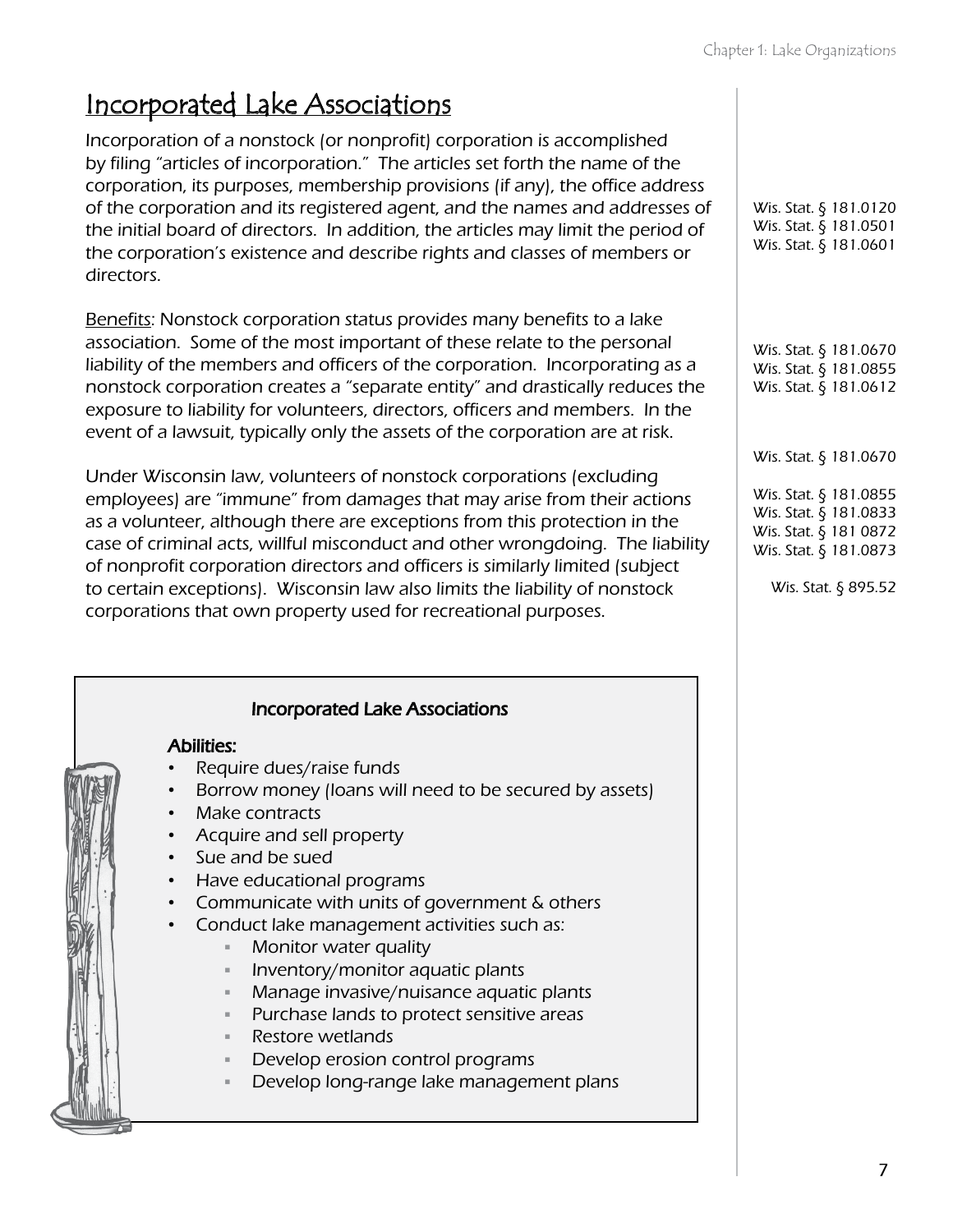| Wis. Stat. § 181.0122                          | Filing: The articles of incorporation are filed with the Department of Financial<br>Institutions (DFI). The form DFI/CORP102 is available online at www.wdfi.org/<br>corporations/forms/corp181forms.htm (Form 102) and is to be filed with the<br>fee with DFI, PO Box 7846, Madison, WI 53703-7846, 608-261-7577. The filing<br>fee currently totals \$35 (see Appendix B for a copy of the form).                                                                                                                                                                                                                                                                                                                                                                                                                                                                                                                                                                                                                   |
|------------------------------------------------|------------------------------------------------------------------------------------------------------------------------------------------------------------------------------------------------------------------------------------------------------------------------------------------------------------------------------------------------------------------------------------------------------------------------------------------------------------------------------------------------------------------------------------------------------------------------------------------------------------------------------------------------------------------------------------------------------------------------------------------------------------------------------------------------------------------------------------------------------------------------------------------------------------------------------------------------------------------------------------------------------------------------|
| Wis. Stat. § 181.0601<br>Wis. Stat. § 181.0801 | <b>Bylaws:</b> Typical nonstock corporation bylaws include provisions specifying<br>the operating procedures for the conduct of the corporation's business. They<br>typically provide for membership categories and dues, election procedures and<br>terms of office for the board of directors and officers, rights and qualifications<br>of members, and other "nuts and bolts" procedures. Some provisions,<br>including rights and classes of members or the number and manner of<br>selection of directors, may be provided for either in the bylaws or in the articles<br>of incorporation (see Appendix A for model bylaws).                                                                                                                                                                                                                                                                                                                                                                                    |
|                                                | <b>Qualified Lake Associations</b>                                                                                                                                                                                                                                                                                                                                                                                                                                                                                                                                                                                                                                                                                                                                                                                                                                                                                                                                                                                     |
|                                                | Until the late 1980s only units of government and lake districts were eligible<br>for state lake grants. Since 1989, certain voluntary lake associations have<br>been eligible to receive funds through various state grant programs. Because<br>tax funds are used to support these programs, private lake associations are<br>required to meet specific standards in order to be eligible. Generally, these<br>standards aim to ensure that associations are organized and operated for<br>public benefit and do not unreasonably exclude participation. Associations<br>that meet these standards are considered qualified lake associations. If the<br>requirements for becoming a qualified lake association are not acceptable by<br>the organization, it may still be worthwhile to incorporate under Chapter 181.                                                                                                                                                                                              |
|                                                | Qualifications: In order to be recognized as a state qualified lake association in<br>Wisconsin, an organization must:<br>Be incorporated under Chapter 181 Wisconsin Statutes for a least one<br>year. (This is a good idea for other reasons, including the liability of the<br>association and its officers)<br>Declare in its Articles of Incorporation or bylaws that the main purpose of<br>$\bullet$<br>the organization is to support the protection or improvement of one or<br>more inland lakes for the benefit of the general public <i>(see Appendix A for</i><br>model bylaws)<br>Demonstrate that a substantial purpose of its past actions was to support<br>$\bullet$<br>the protection or improvement of one or more inland lakes for the benefit<br>of the general public<br>Allow any individual to be a member if they reside within one mile of the<br>$\bullet$<br>lake for at least one month each year<br>Allow any individual to be a member if they own real estate within one<br>$\bullet$ |
| Wis. Stat. § 181.0721                          | mile of the lake<br>Not have articles of incorporation or bylaws which limit or deny the right<br>$\bullet$<br>of any member or class of members to vote                                                                                                                                                                                                                                                                                                                                                                                                                                                                                                                                                                                                                                                                                                                                                                                                                                                               |
|                                                | Have at least 25 members<br>$\bullet$<br>Require annual membership fees of not less than \$5 nor more than \$50<br>$\bullet$                                                                                                                                                                                                                                                                                                                                                                                                                                                                                                                                                                                                                                                                                                                                                                                                                                                                                           |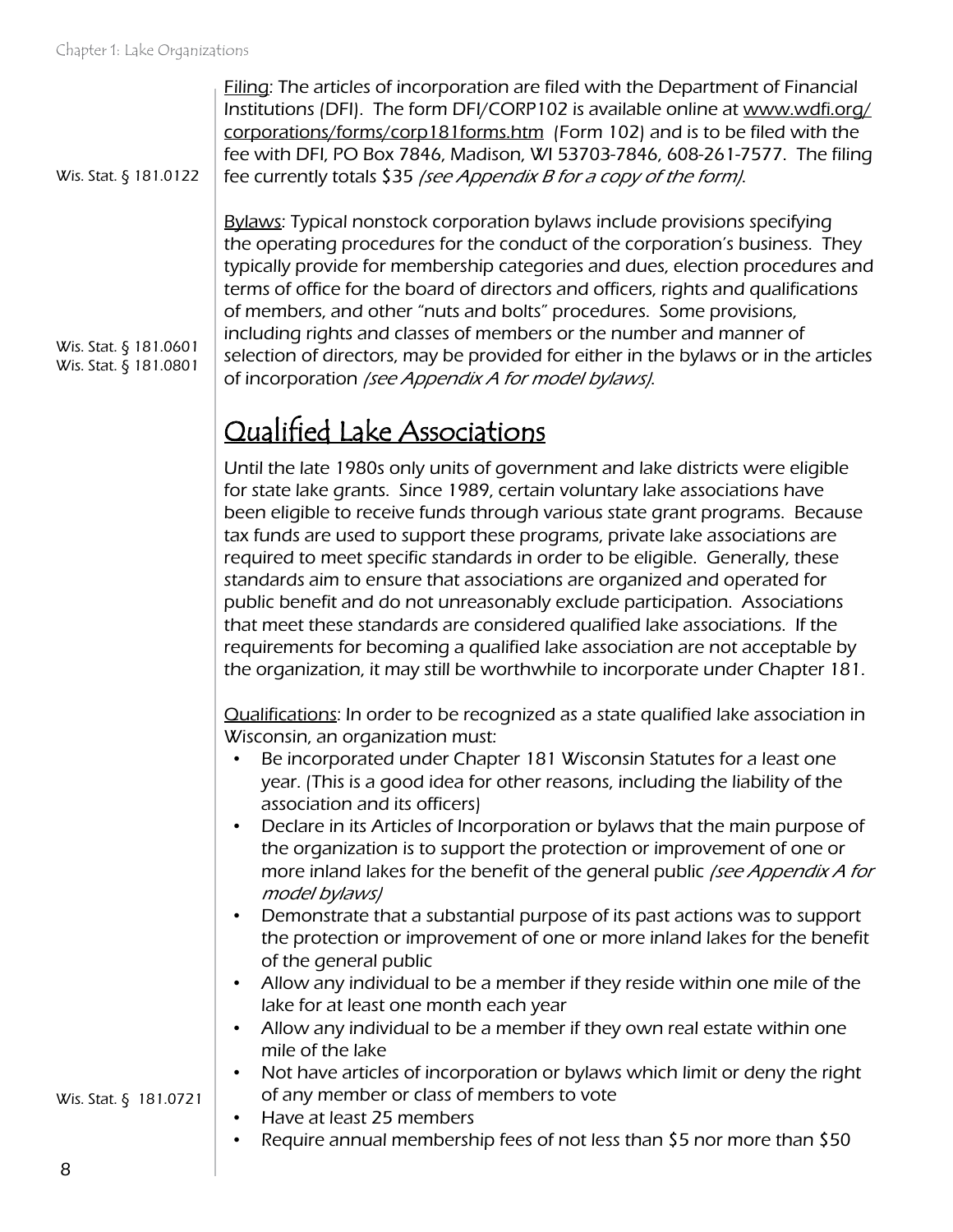#### Qualified Lake Associations

#### Abilities:

- Require dues/raise funds
- Be eligible for state lake grants
	- Borrow money (loans will need to be secured by assets)
- Make contracts
- Acquire and sell property
- Sue and be sued
- Have educational programs
- Communicate with units of government & others
- Conduct lake management activities such as:
	- Monitor water quality
	- Inventory/monitor aquatic plants
	- Manage invasive/nuisance aquatic plants
	- Purchase lands to protect sensitive areas
	- Restore wetlands
	- Develop erosion control programs
	- Develop long-range lake management plans



While their activities are similar, lake districts operate in a different way than lake associations. For detailed information on lake districts, see Chapters 4 and 5. A lake district is a specialized unit of government designed to manage a lake or group of lakes. One of the major differences between lake districts and lake associations is that lake districts have the ability to tax property within the district. Legislation allowing the formation of public inland lake protection and rehabilitation districts was enacted in 1974. Since then, over 200 lake communities have formed lake districts.

Lake districts have a unique blend of powers and governance provisions tailored to fit the needs of local lake communities. A lake district's day-today operations are carried out by a board of commissioners composed of elected volunteers and local officials. The financial direction of the district is determined by district residents (electors) and property owners at an annual meeting. Unlike other governmental units like towns or sanitary districts, nonresident property owners have the right to vote in lake districts.

A lake district is not a club. Unlike a lake association, a lake district is a governmental body with statutory responsibilities to the resource, local citizens and taxpayers. Like all government entities, the powers and operations of a lake district are set by law with legal responsibilities and consequences designed to ensure that the rights and interests of the public are protected.

Wis. Stat. § 181.0302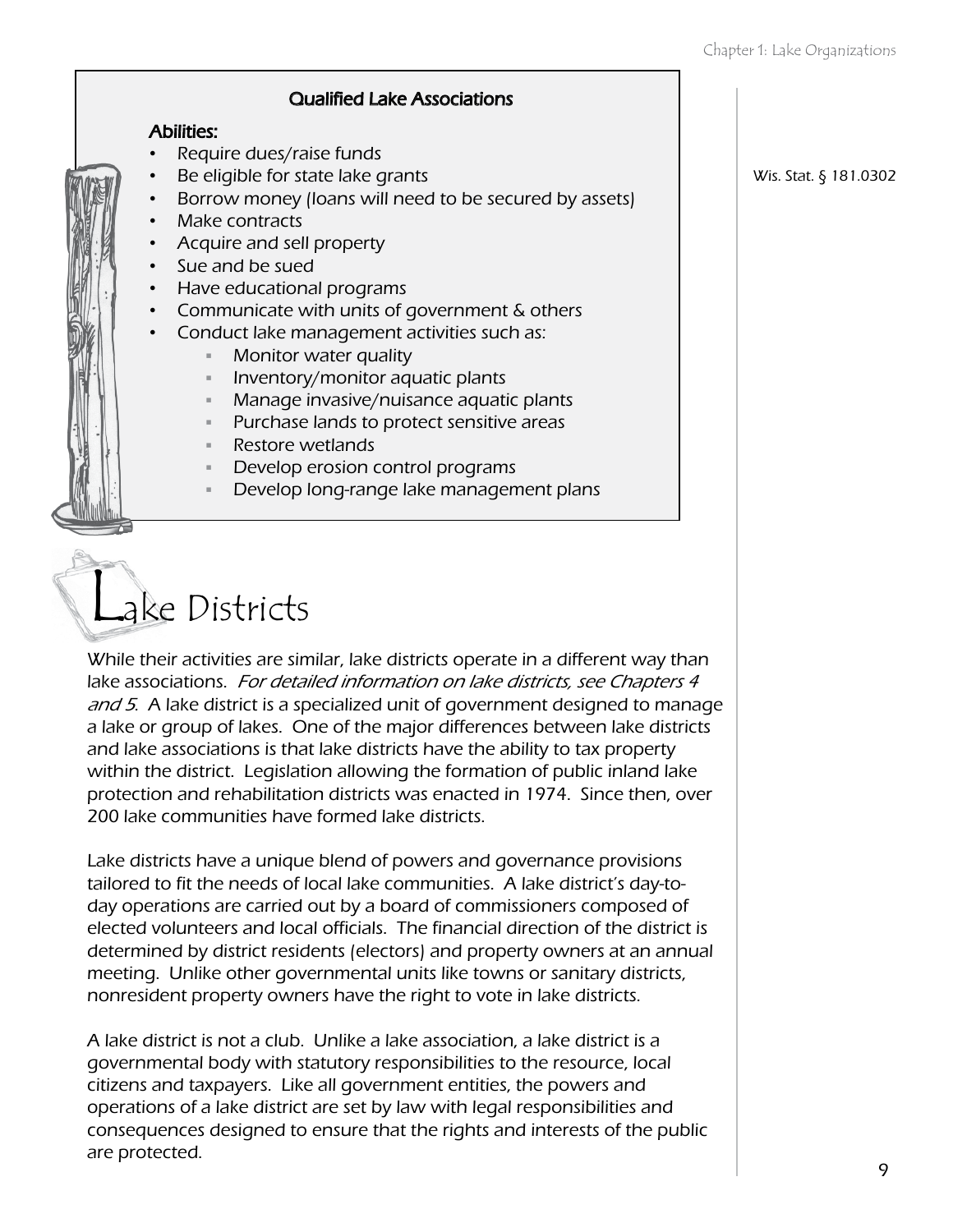Wis. Stat. § 33.22(1) Wis. Stat. § 30.30(4)(a) Wis. Stat. § 33.22(2)(m)

Wis. Stat. § 33.31

Wis. Stat. § 33.32

#### Powers:

- Levy taxes and impose special assessments and special charges
- Operate water safety patrols
- Enact boating regulations
- Exercise sanitary district powers
- Be eligible for state lake grants
- Borrow money (loans will need to be secured by assets)

Lake Districts

- Make contracts
- Acquire and sell property
- Sue and be sued

#### Activities:

- Monitor water quality
- Inventory/monitor aquatic plants
- Manage invasive/nuisance aquatic plants
- Purchase lands to protect sensitive areas
- Restore wetlands
- Develop erosion control programs
- Develop long-range lake management plans
- Have educational programs
- Communicate with units of government & others

# Sanitary Districts

Sanitary districts are specialized units of government established by town boards. Typically, sanitary districts are established to provide sewer and water service to a community. Historically, some lake communities established sanitary districts to undertake lake management activities before the existence of lake districts. Over the years, additional powers were granted to sanitary districts. Legislation in 1996 amended sanitary district laws to allow sanitary districts to exercise the powers of a lake district if the sanitary district includes at least 60% of a lake's shoreline and if no lake district is already in existence on the lake. Today there are approximately 20 sanitary districts in Wisconsin that work with lake management issues. For more information on sanitary districts, see Chapter 6.

One of the major differences between sanitary districts and lake districts is their method of governance. Lake districts share governance responsibility between the board of commissioners and residents and property owners at the annual meeting. Sanitary districts are governed solely by a three member board of commissioners. Both sanitary districts and lake districts have the ability to tax property within the district. Unlike lake districts, nonresident property owners cannot vote in sanitary districts.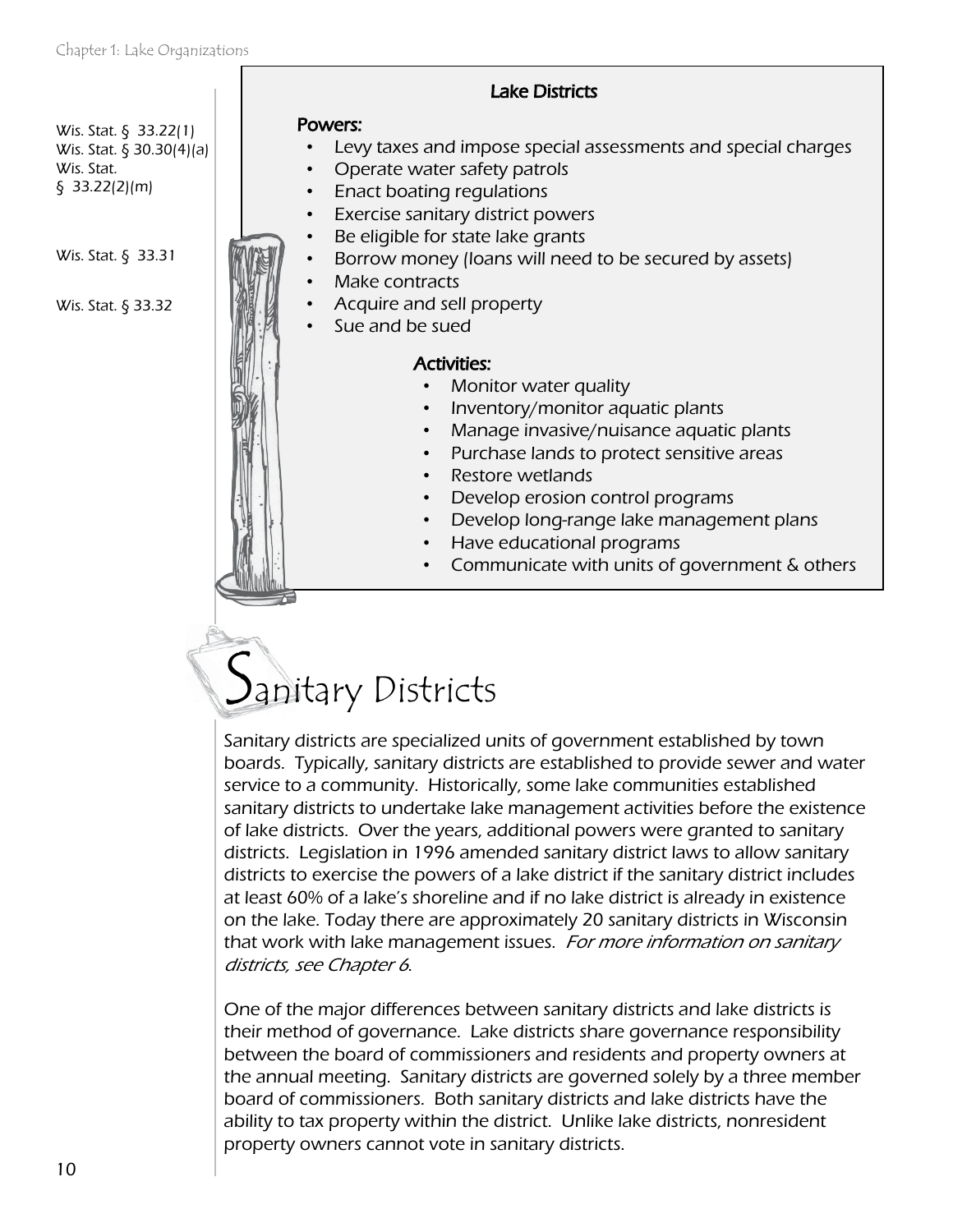| <b>Sanitary Districts</b>                                                                                                                                                                                                                                                                                                                                                                                                                                                                                                                                                                                                                                                                                                                                                                                                                                                                                                                          |                                                                                             |
|----------------------------------------------------------------------------------------------------------------------------------------------------------------------------------------------------------------------------------------------------------------------------------------------------------------------------------------------------------------------------------------------------------------------------------------------------------------------------------------------------------------------------------------------------------------------------------------------------------------------------------------------------------------------------------------------------------------------------------------------------------------------------------------------------------------------------------------------------------------------------------------------------------------------------------------------------|---------------------------------------------------------------------------------------------|
| Powers:<br>Levy taxes and impose special assessments and special charges<br>Operate water safety patrols<br>Provide sewer/water/solid waste collection services<br>$\bullet$<br>Require inspection of septic systems<br>$\bullet$<br>Provide money for the replacement of failing septic systems<br>$\bullet$<br>Exercise some lake district powers<br>$\bullet$<br>Be eligible for state lake grants<br>$\bullet$<br>Borrow money (loans will need to be secured by assets)<br>Make contracts<br>Acquire and sell property<br>Sue and be sued<br><b>Activities:</b><br>Monitor water quality<br>Inventory/monitor aquatic plants<br>Manage invasive/nuisance aquatic plants<br>$\bullet$<br>Purchase lands to protect sensitive areas<br>$\bullet$<br>Restore wetlands<br>Develop erosion control programs<br>$\bullet$<br>Develop long-range lake management plans<br>Have educational programs<br>Communicate with units of government & others | Wis. Stat. § 60.77<br>Wis. Stat. § 30.30(4)(a)<br>Wis. Stat. § 33.32<br>Wis. Stat. § 60.782 |
| Intergovernmental Commissions<br>An intergovernmental commission is another possible way of managing lakes.<br>Under the state's broad "intergovernmental cooperation law", local units of<br>government can work together to create an intergovernmental commission.<br>(Lake Geneva has an intergovernmental commission called the Geneva Lakes<br>Environmental Agency). This option is rarely used because it is complex and<br>requires broad buy-in from numerous units of government. It is mentioned                                                                                                                                                                                                                                                                                                                                                                                                                                       | Wis. Stat. § 66.0301                                                                        |

here briefly and it is not an entity which would be formed by private citizens.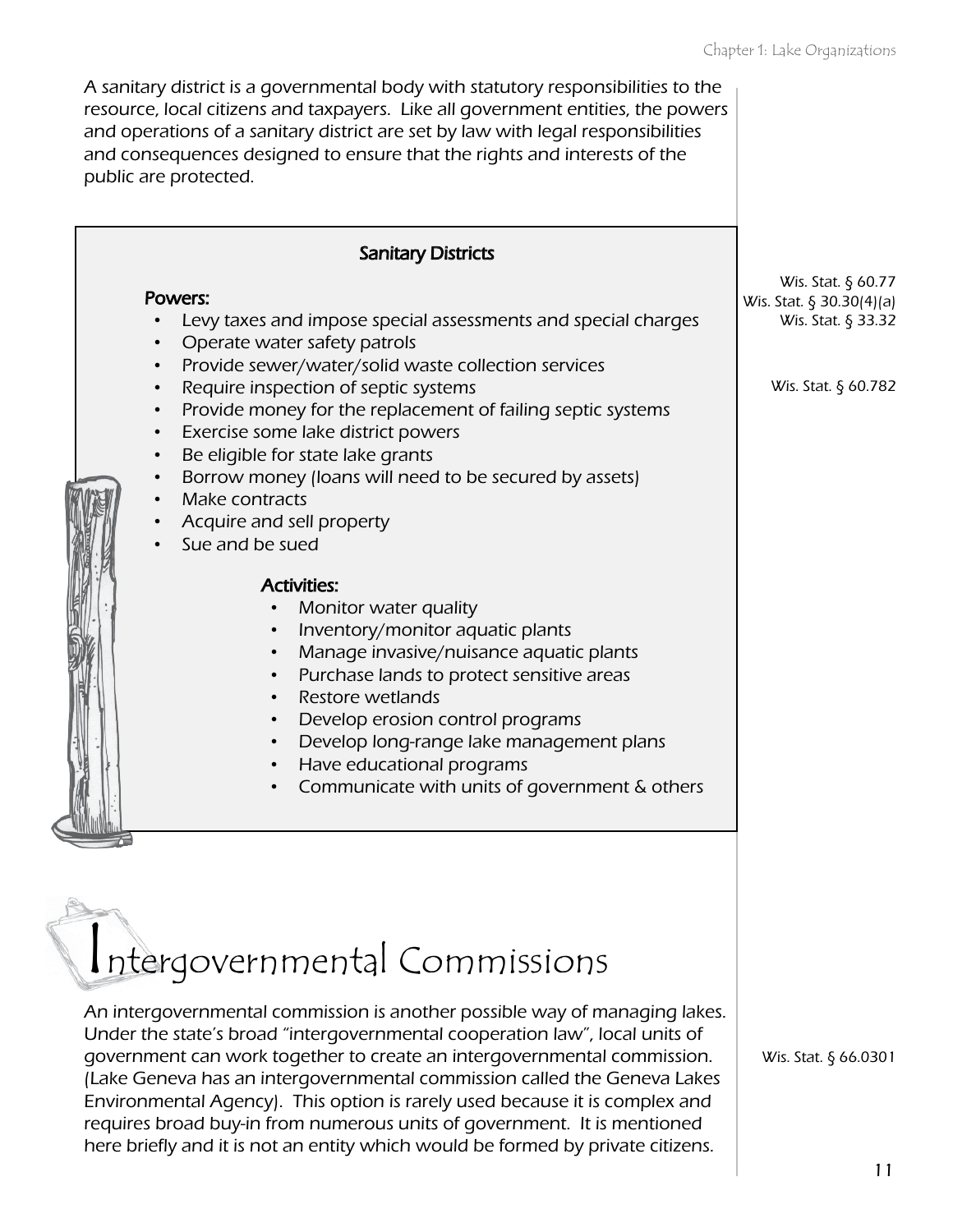# Nonprofit Conservation Organizations (NCOs)

Wisconsin law also recognizes that certain nonprofit conservation organizations may play a role in managing lakes. These NCOs are eligible to receive funds under the Lake Management Grant Program and under the state Stewardship Fund Program if their purposes include the acquisition of land for conservation purposes and if they are recognized as federal taxexempt organizations under section 501(c)(3) of the Internal Revenue Code. Under all of these programs, the Wisconsin Department of Natural Resources (WDNR) can award matching grants to these organizations for certain land or conservation easement purchases and for some habitat restoration activities.

Lake associations (whether incorporated or not) can qualify as NCOs if their purposes include the acquisition of land for conservation purposes and if they are recognized as federal tax-exempt organizations under section 501(c)(3) of the Internal Revenue Code.

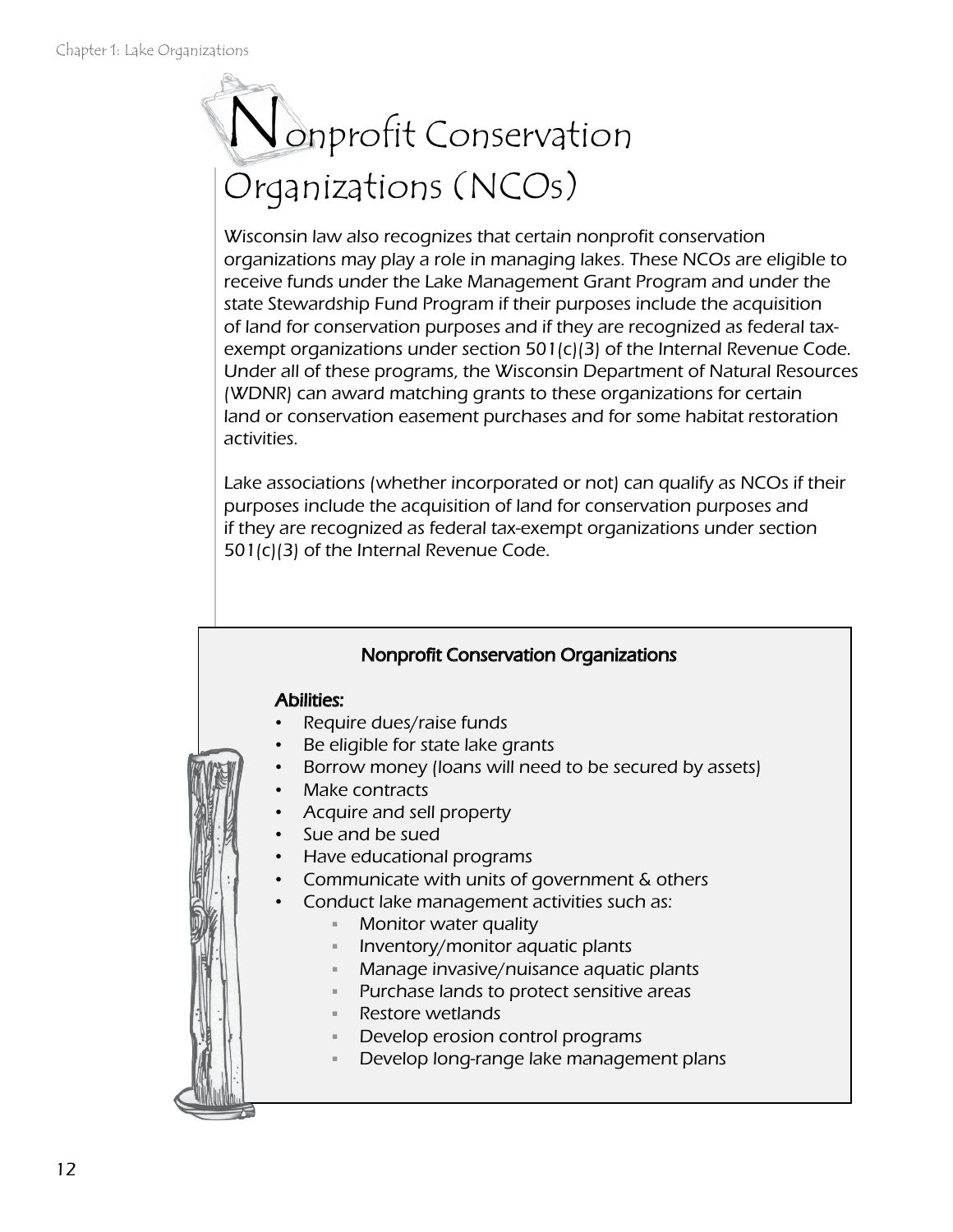# Which Organization is Right for Us?

As we have seen in this chapter, there are a variety of lake management organizations. Voluntary lake management organizations include lake associations and nonprofit conservation organizations. Public lake management organizations include lake districts, sanitary districts, and intergovernmental commissions.

The type of organization for your lake is determined by many factors: the lake community's long range goals, the number of people living on and using the lake, the size and type of lake, and the degree of urgency of threats to the health of the lake ecosystem. If your agenda is broad and ambitious, the more stable funding of a public organization may be essential.

Leaders of voluntary lake associations are sometimes frustrated by the lack of participation and financial commitment from those living on the lake who are not involved. In other communities, a voluntary association has genuine advantages over a public one. Voluntary associations may be able to act more quickly than governmental bodies on some issues. In addition, some communities may be willing to support a voluntary organization rather than forming a new unit of government, particularly one with taxing power. Lakes may have both an association and a district. If you are considering establishment of a lake management organization, the following are some issues and comparisons you might want to consider.

## Formation

Lake districts, sanitary districts and intergovernmental commissions are established by orders or resolutions adopted by town, county or village boards or city councils. In some cases, more than one resolution is required. Typically, these lake organizations are formed at the request of interested citizens. In many cases, a formal petition is required. Lake associations are not required to meet any formal requirements to form. Many associations do incorporate under Chapter 181 of the Wisconsin Statutes and opt to meet the standards needed to be eligible for state cost-sharing grants.

## Powers

Lake districts, sanitary districts, and intergovernmental commissions are governmental bodies. They have elected or appointed leaders and adopt annual budgets. Some may levy taxes, special assessments or other charges to support their operations. Voluntary associations have no powers over their membership or others using the lake; dues are voluntary. Some associations are created mainly for social purposes. Others are highly directed organizations seeking to address issues affecting lakes.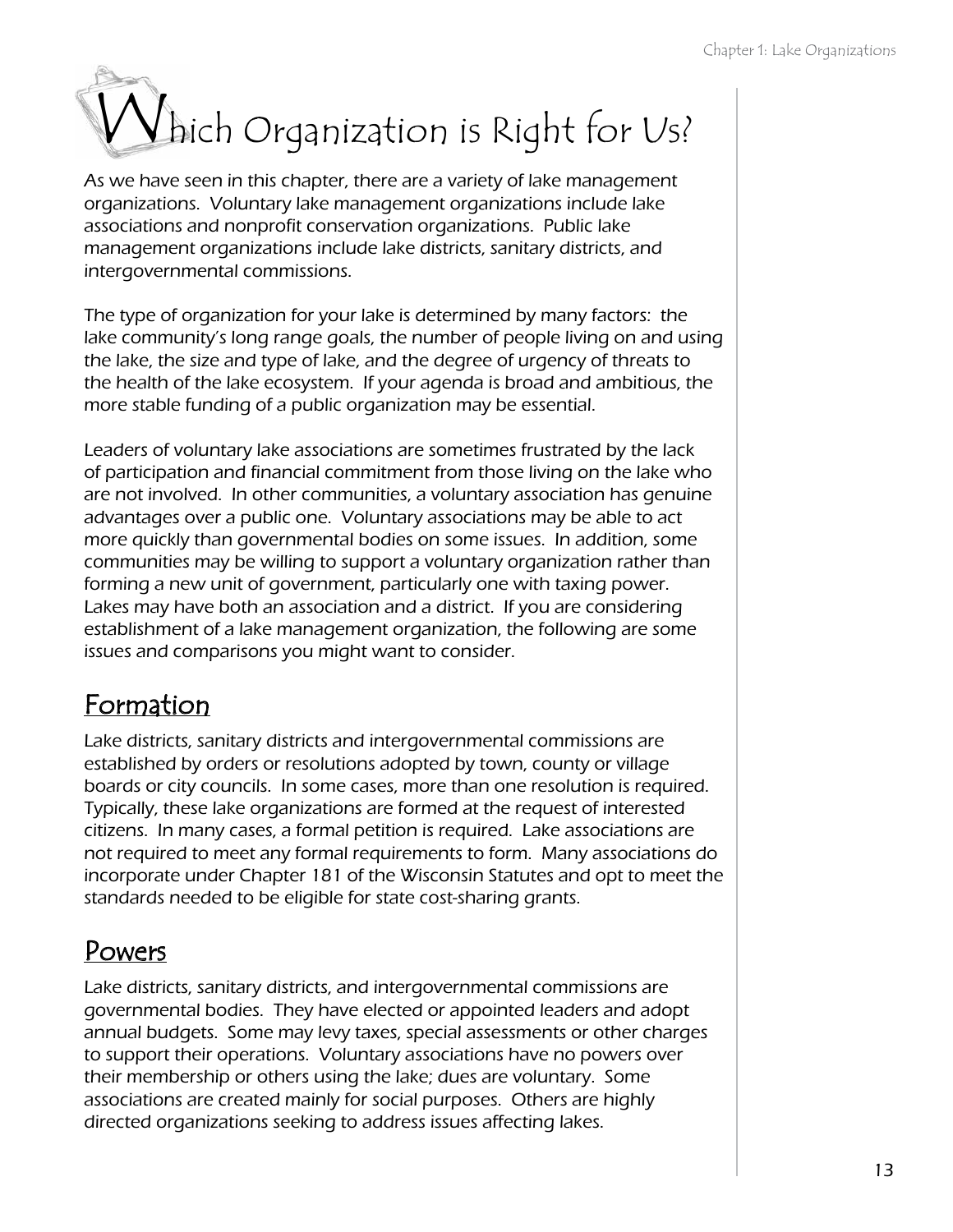# Regulatory Authority

None of these organizations have broad regulatory authority. Instead, they rely on the cooperation of general purpose units of government (cities, villages, towns, counties and tribes) to address many of the jurisdictional issues that affect the use of Wisconsin lakes. A lake or sanitary district may enact and enforce boating ordinances if the authority is delegated by a local unit of government. A sanitary district may require the installation and inspection of private sewage systems.

# Geographical Scope

Most of the issues influencing Wisconsin lakes occur in the lake, along the shores or within the lake's watershed. Ideally, a lake management organization should incorporate all of the lands within its watershed. In many areas of the state, watersheds are quite large in relation to the surface water of the lake. Lake and sanitary district organizers find it politically difficult to include territory miles from the lake even though activities there may impact the lake. Voluntary organizations also face difficulty when soliciting membership away from the lakeshore.

# Boundaries

Because lake districts, sanitary districts and intergovernmental commissions are governmental bodies, they are required to have strictly defined boundaries. The state statutes provide little guidance on the creation of these boundaries for lake districts, sanitary districts or intergovernmental commissions. None are required to include the entirety of a lake, lakeshore, or watershed. All may include more than one lake. In every case, an accurate legal description of the boundary of the proposed district is required. Lake management organizations established as intergovernmental commissions operate in areas deemed appropriate by the governmental units that establish them.

Voluntary lake associations are not required to establish boundaries. Most associations include riparians and those living or owning property on the lake or within a mile of the lake. The concept of lake stewardship seems to weaken with increased distance from the lake.

# Financial Fairness

Lake and sanitary districts are equipped to ensure that the costs of local lake management are equitably shared by those who benefit. Funding for intergovernmental commissions comes from the participating local units who also appoint representatives to the governing body of the commission. A voluntary organization obtains its basic financial resources from donations by its members. As a result, the benefits of its work are enjoyed both by those who have contributed and those who have not.